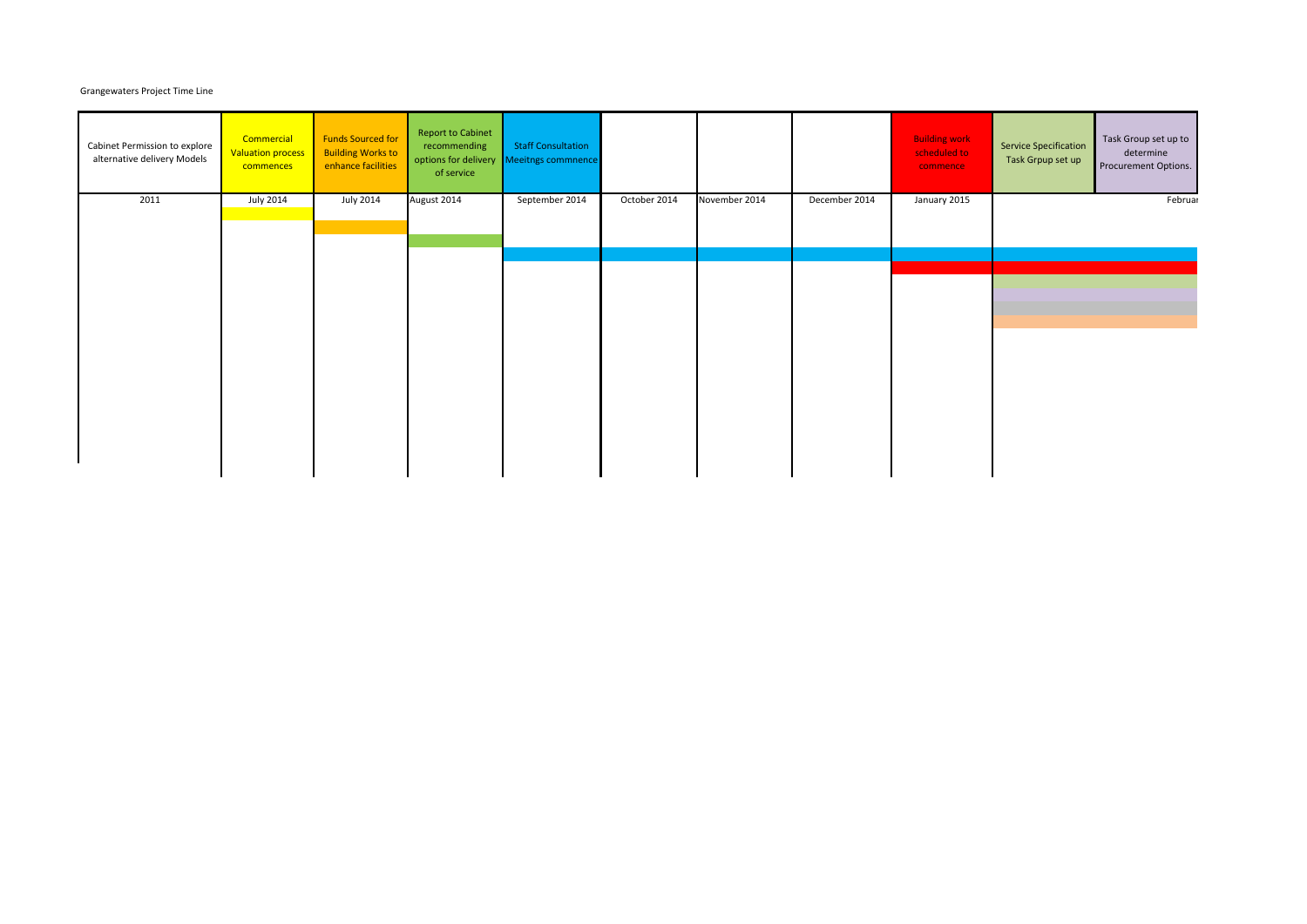| Legal Instructed to<br>commence draft<br>documentation | O&S Implications due<br>13th February | Proposals to O&S<br>(10th March) | <b>Staff Consutation</b><br>closes. | <b>Building work</b><br>scheduled to end | Service Specification<br>to Project Board for<br>comment | Re-Commence<br><b>Commercial valuation</b> |                  | Received | Commercial Valuation Service Specification<br>complete | <b>Procurement Options</b><br>decided. |
|--------------------------------------------------------|---------------------------------------|----------------------------------|-------------------------------------|------------------------------------------|----------------------------------------------------------|--------------------------------------------|------------------|----------|--------------------------------------------------------|----------------------------------------|
| ry 2015                                                |                                       | March 2015                       | April 2015                          |                                          | May 2015                                                 | June 2015                                  | <b>July 2015</b> |          |                                                        | August 2015                            |
|                                                        |                                       |                                  |                                     |                                          |                                                          |                                            |                  |          |                                                        |                                        |
|                                                        |                                       |                                  |                                     |                                          |                                                          |                                            |                  |          |                                                        |                                        |
|                                                        |                                       |                                  |                                     |                                          |                                                          |                                            |                  |          |                                                        |                                        |
|                                                        |                                       |                                  |                                     |                                          |                                                          |                                            |                  |          |                                                        |                                        |
|                                                        |                                       |                                  |                                     |                                          |                                                          |                                            |                  |          |                                                        |                                        |
|                                                        |                                       |                                  |                                     |                                          |                                                          |                                            |                  |          |                                                        |                                        |
|                                                        |                                       |                                  |                                     |                                          |                                                          |                                            |                  |          |                                                        |                                        |
|                                                        |                                       |                                  |                                     |                                          |                                                          |                                            |                  |          |                                                        |                                        |
|                                                        |                                       |                                  |                                     |                                          |                                                          |                                            |                  |          |                                                        |                                        |
|                                                        |                                       |                                  |                                     |                                          |                                                          |                                            |                  |          |                                                        |                                        |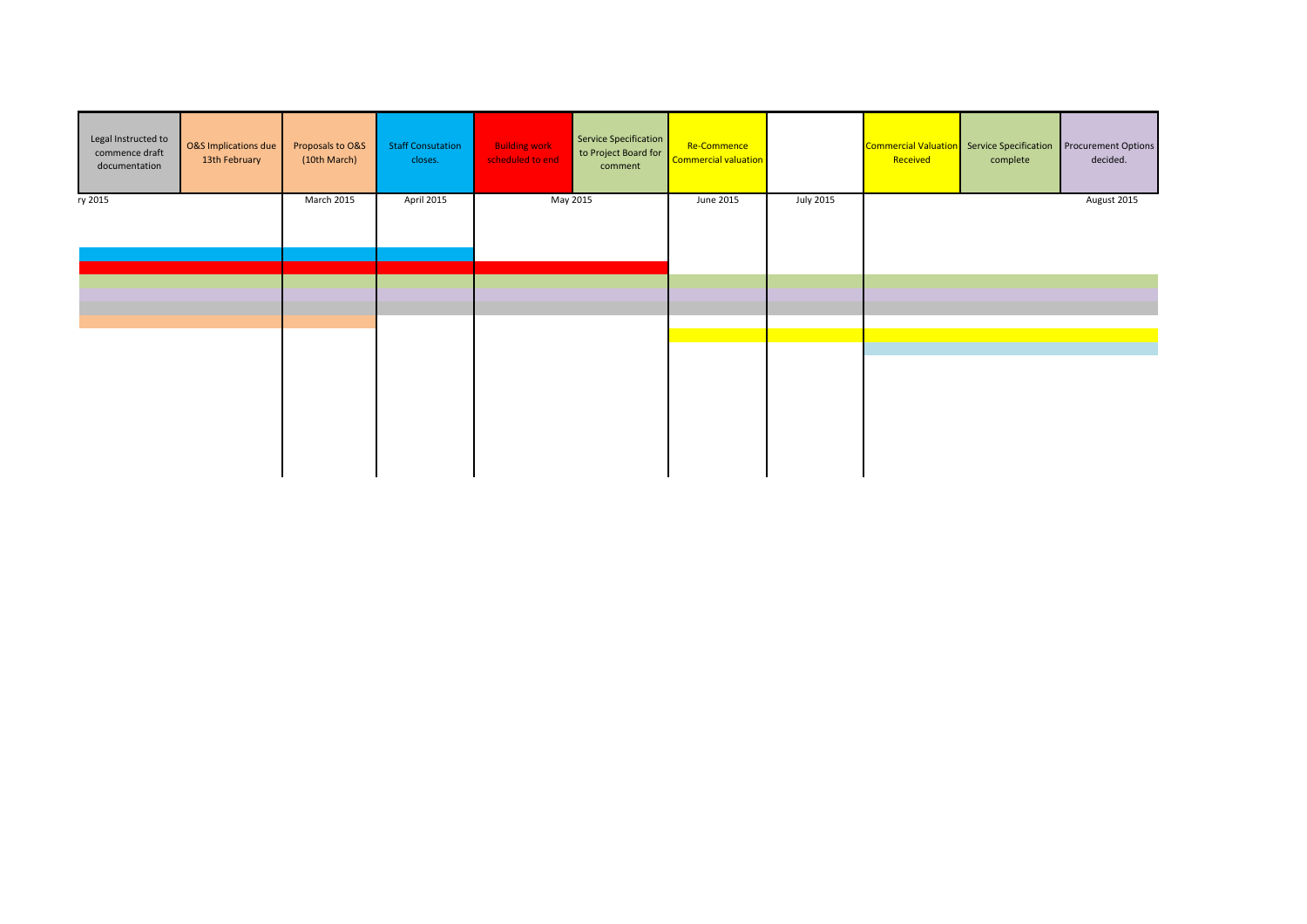| <b>Final Documentaion</b><br>received from Legal | Update to DMT and<br>Draft cabinet<br>Implications | Update to cabinet | Commence<br>Procurement<br><b>Proceess</b> | Single Stage Open<br>Tender Process Starts. OJ Notice Issued and<br><b>Business Questionaire</b><br>Sent out W/C 5th<br>October 2015. | on Council's & Gov<br>Websites | <b>Clariffication Period</b> | Tender closes after 47<br>Days. After 21st<br>November 2015 | Provider Interviews | Successor decided<br>and cabnet approval<br>sought | Contract awarded<br>subject to OS Review<br>and challenge |
|--------------------------------------------------|----------------------------------------------------|-------------------|--------------------------------------------|---------------------------------------------------------------------------------------------------------------------------------------|--------------------------------|------------------------------|-------------------------------------------------------------|---------------------|----------------------------------------------------|-----------------------------------------------------------|
|                                                  |                                                    | September 2015    |                                            | October 2015                                                                                                                          |                                |                              | November                                                    | December 2015       |                                                    | January 2016                                              |
|                                                  |                                                    |                   |                                            |                                                                                                                                       |                                |                              |                                                             |                     |                                                    |                                                           |